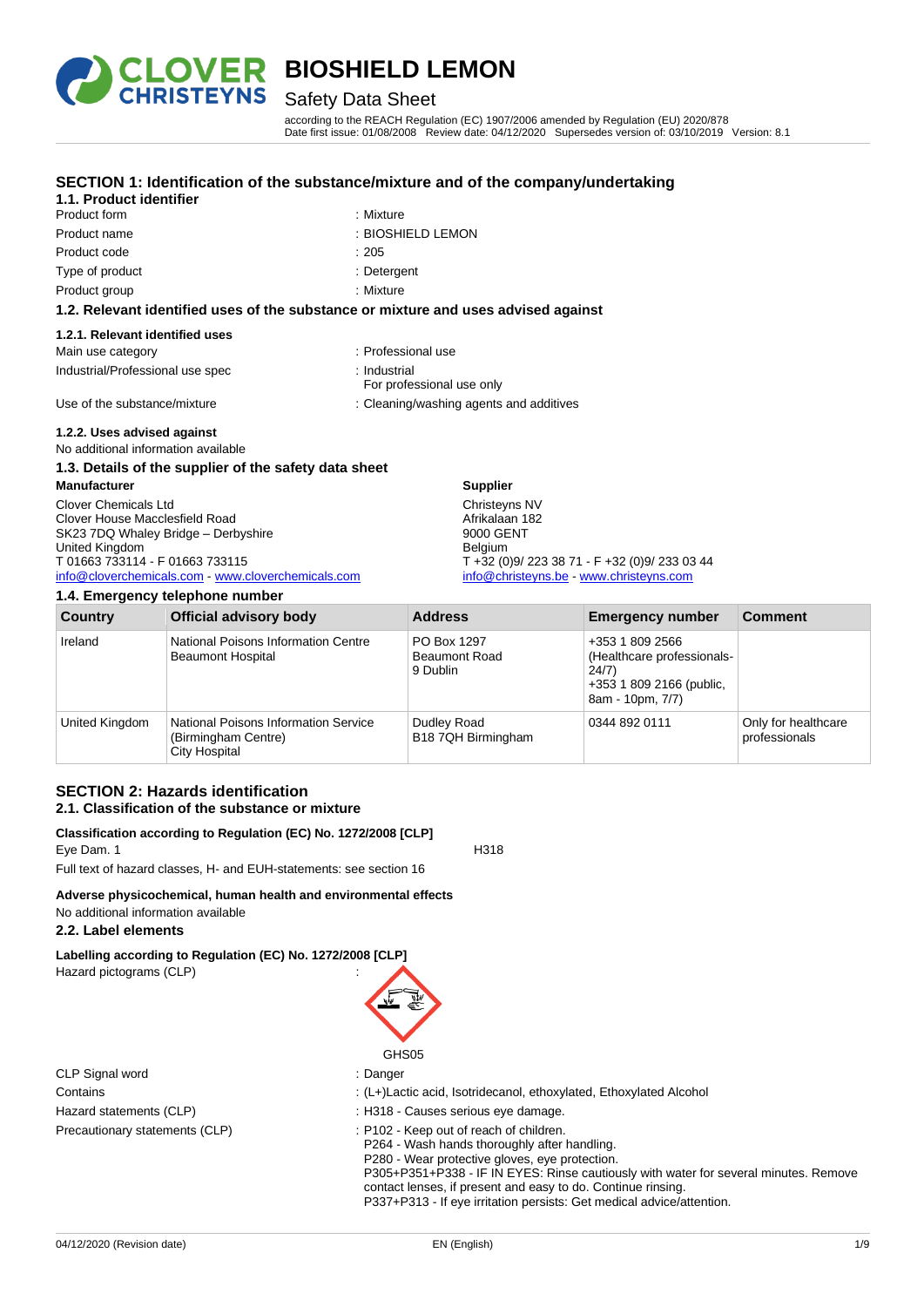# Safety Data Sheet

according to the REACH Regulation (EC) 1907/2006 amended by Regulation (EU) 2020/878

EUH-statements : EUH208 - Contains AMYL CINNAMIC ALDEHYDE. May produce an allergic reaction.

### **2.3. Other hazards**

This substance/mixture does not meet the PBT criteria of REACH regulation, annex XIII

This substance/mixture does not meet the vPvB criteria of REACH regulation, annex XIII

Contains no PBT/vPvB substances ≥ 0.1% assessed in accordance with REACH Annex XIII

| <b>Component</b>                        |                                                                                                                                                                                 |  |
|-----------------------------------------|---------------------------------------------------------------------------------------------------------------------------------------------------------------------------------|--|
| Isotridecanol, ethoxylated (69011-36-5) | PBT: not relevant - no registration required<br>vPvB: not relevant - no registration required                                                                                   |  |
| (L+)Lactic acid (79-33-4)               | This substance/mixture does not meet the PBT criteria of REACH regulation, annex XIII<br>This substance/mixture does not meet the vPvB criteria of REACH regulation, annex XIII |  |

The mixture does not contain substance(s) included in the list established in accordance with Article 59(1) of REACH for having endocrine disrupting properties, or is not identified as having endocrine disrupting properties in accordance with the criteria set out in Commission Delegated Regulation (EU) 2017/2100 or Commission Regulation (EU) 2018/605

### **SECTION 3: Composition/information on ingredients**

**3.1. Substances**

Not applicable

**3.2. Mixtures**

| <b>Name</b>                | <b>Product identifier</b>                                                  | $\%$      | <b>Classification according to</b><br><b>Regulation (EC) No. 1272/2008</b><br>[CLP] |
|----------------------------|----------------------------------------------------------------------------|-----------|-------------------------------------------------------------------------------------|
| Isotridecanol, ethoxylated | CAS-no: 69011-36-5<br>Einecs nr: 931-138-8<br>REACH-no: Exempted           | $5 - 10$  | Acute Tox. 4 (Oral), H302<br>Eye Dam. 1, H318                                       |
| (L+)Lactic acid            | CAS-no: 79-33-4<br>Einecs nr: 201-196-2<br>REACH-no: 01-2119474164-<br>39  | $1 - 3$   | Skin Irrit. 2, H315<br>Eye Dam. 1, H318                                             |
| Ethoxylated Alcohol        | CAS-no: 160901-19-9<br>Einecs nr: 500-457-0<br>REACH-no: Exempted          | $1 - 3$   | Eye Dam. 1, H318<br>Aquatic Acute 1, H400<br>Aquatic Chronic 3, H412                |
| AMYL CINNAMIC ALDEHYDE     | CAS-no: 122-40-7<br>Einecs nr: 204-541-5<br>REACH-no: 01-2120740487-<br>49 | $0.1 - 1$ | Skin Sens. 1B, H317<br>Aquatic Chronic 2, H411                                      |

Full text of H- and EUH-statements: see section 16

# **SECTION 4: First aid measures**

| 04/12/2020 (Revision date)                                                                                             | EN (English)                                                                                                                                                      | 2/9 |  |  |
|------------------------------------------------------------------------------------------------------------------------|-------------------------------------------------------------------------------------------------------------------------------------------------------------------|-----|--|--|
| 5.2. Special hazards arising from the substance or mixture<br>Hazardous decomposition products in case of fire         | : Toxic fumes may be released. Carbon dioxide. Carbon monoxide.                                                                                                   |     |  |  |
| Suitable extinguishing media                                                                                           | : Use extinguishing media appropriate for surrounding fire. Water.                                                                                                |     |  |  |
| <b>SECTION 5: Firefighting measures</b><br>5.1. Extinguishing media                                                    |                                                                                                                                                                   |     |  |  |
| 4.3. Indication of any immediate medical attention and special treatment needed<br>No additional information available |                                                                                                                                                                   |     |  |  |
| Acute effects oral route                                                                                               | : May cause irritation to the digestive tract. Abdominal pain, nausea.                                                                                            |     |  |  |
| Acute effects eyes                                                                                                     | : Causes serious eye damage. redness, itching, tears.                                                                                                             |     |  |  |
| 4.2. Most important symptoms and effects, both acute and delayed<br>Acute effects skin                                 | : Slight irritation. Red skin.                                                                                                                                    |     |  |  |
| Ingestion                                                                                                              | : Rinse mouth. Do NOT induce vomiting. Obtain emergency medical attention.                                                                                        |     |  |  |
| Eye contact                                                                                                            | : Rinse cautiously with water for several minutes. Remove contact lenses, if present and<br>easy to do. Continue rinsing. Get immediate medical advice/attention. |     |  |  |
| Skin contact                                                                                                           | : Remove affected clothing and wash all exposed skin area with mild soap and water,<br>followed by warm water rinse.                                              |     |  |  |
| Inhalation                                                                                                             | : Allow affected person to breathe fresh air. Allow the victim to rest.                                                                                           |     |  |  |
| General advice                                                                                                         | : Never give anything by mouth to an unconscious person. If you feel unwell, seek medical<br>advice (show the label where possible).                              |     |  |  |
| 4.1. Description of first aid measures                                                                                 |                                                                                                                                                                   |     |  |  |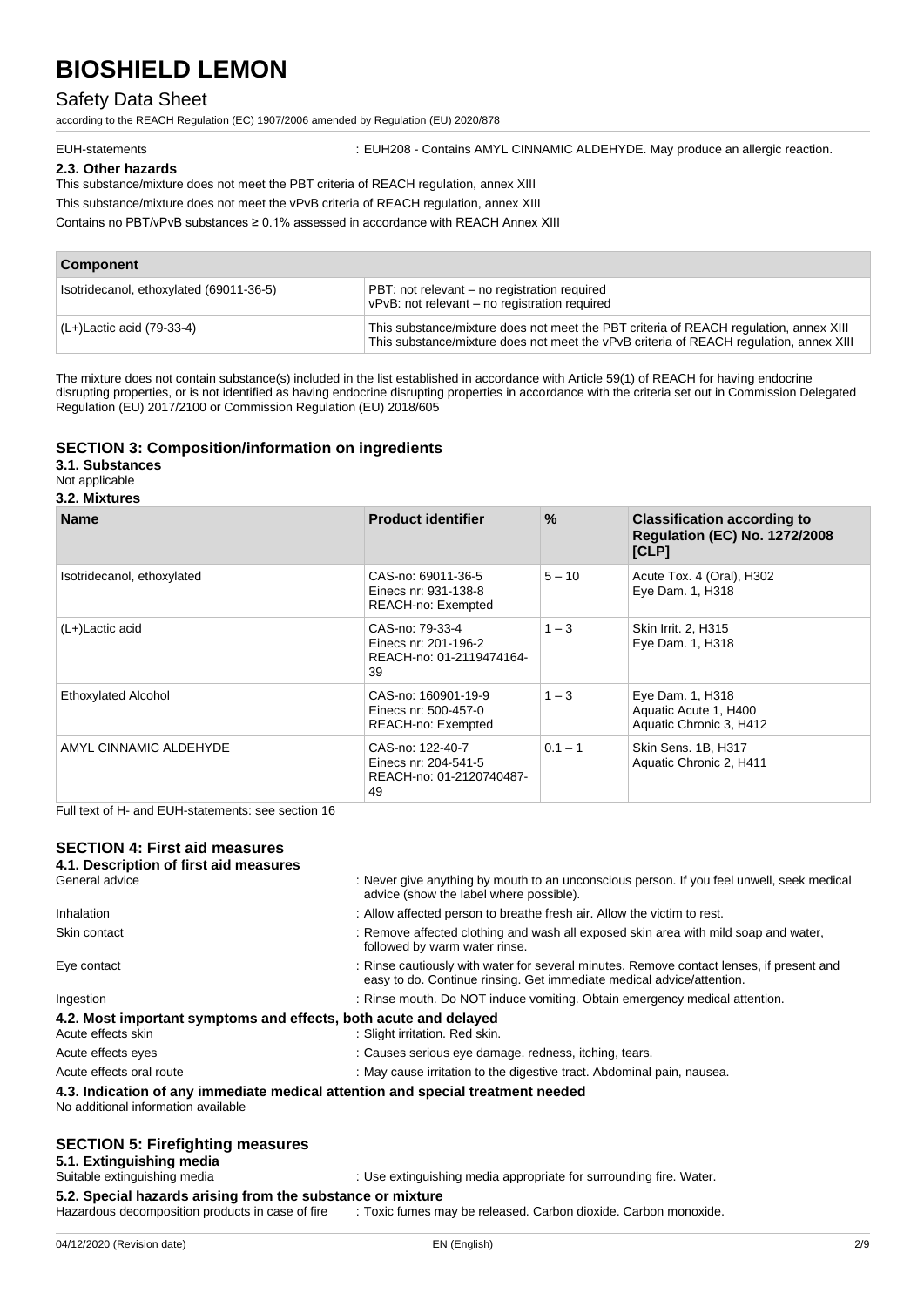## Safety Data Sheet

according to the REACH Regulation (EC) 1907/2006 amended by Regulation (EU) 2020/878

| 5.3. Advice for firefighters                                                                                                              |                                                                                                                                                                                                        |
|-------------------------------------------------------------------------------------------------------------------------------------------|--------------------------------------------------------------------------------------------------------------------------------------------------------------------------------------------------------|
| Firefighting instructions                                                                                                                 | : Use water spray or fog for cooling exposed containers. Exercise caution when fighting any<br>chemical fire. Prevent fire fighting water from entering the environment.                               |
| Protection during firefighting                                                                                                            | : Do not enter fire area without proper protective equipment, including respiratory protection.                                                                                                        |
| <b>SECTION 6: Accidental release measures</b><br>6.1. Personal precautions, protective equipment and emergency procedures                 |                                                                                                                                                                                                        |
| 6.1.1. For non-emergency personnel                                                                                                        |                                                                                                                                                                                                        |
| Emergency procedures                                                                                                                      | : Evacuate unnecessary personnel.                                                                                                                                                                      |
| 6.1.2. For emergency responders                                                                                                           |                                                                                                                                                                                                        |
| Protective equipment                                                                                                                      | : Equip cleanup crew with proper protection.                                                                                                                                                           |
| <b>Emergency procedures</b>                                                                                                               | : Ventilate area.                                                                                                                                                                                      |
| 6.2. Environmental precautions<br>Prevent entry to sewers and public waters. Notify authorities if liquid enters sewers or public waters. |                                                                                                                                                                                                        |
| 6.3. Methods and material for containment and cleaning up                                                                                 |                                                                                                                                                                                                        |
| Methods for cleaning up                                                                                                                   | : Soak up spills with inert solids, such as clay or diatomaceous earth as soon as possible.<br>Collect spillage. Store away from other materials.                                                      |
| 6.4. Reference to other sections<br>See Section 8. Exposure controls and personal protection.                                             |                                                                                                                                                                                                        |
| <b>SECTION 7: Handling and storage</b><br>7.1. Precautions for safe handling                                                              |                                                                                                                                                                                                        |
| Precautions for safe handling                                                                                                             | : Wash hands and other exposed areas with mild soap and water before eating, drinking or<br>smoking and when leaving work. Provide good ventilation in process area to prevent<br>formation of vapour. |
| Hygiene measures                                                                                                                          | : Wash hands, forearms and face thoroughly after handling.                                                                                                                                             |
| 7.2. Conditions for safe storage, including any incompatibilities<br>Storage conditions                                                   | : Keep container tightly closed.                                                                                                                                                                       |
| Incompatible products                                                                                                                     | : Strong bases.                                                                                                                                                                                        |
| Packaging materials                                                                                                                       | : polyethylene.                                                                                                                                                                                        |
| 7.3. Specific end use(s)<br>No additional information available                                                                           |                                                                                                                                                                                                        |

### **SECTION 8: Exposure controls/personal protection 8.1. Control parameters**

### **8.1.1 National occupational exposure and biological limit values**

No additional information available

### **8.1.2. Recommended monitoring procedures**

No additional information available

### **8.1.3. Air contaminants formed**

No additional information available

### **8.1.4. DNEL and PNEC**

No additional information available

### **8.1.5. Control banding**

No additional information available

### **8.2. Exposure controls**

# **8.2.1. Appropriate engineering controls**

**Appropriate engineering controls:**

Ensure that there is a suitable ventilation system.

#### **8.2.2. Personal protection equipment**

### **Personal protective equipment:**

Avoid all unnecessary exposure.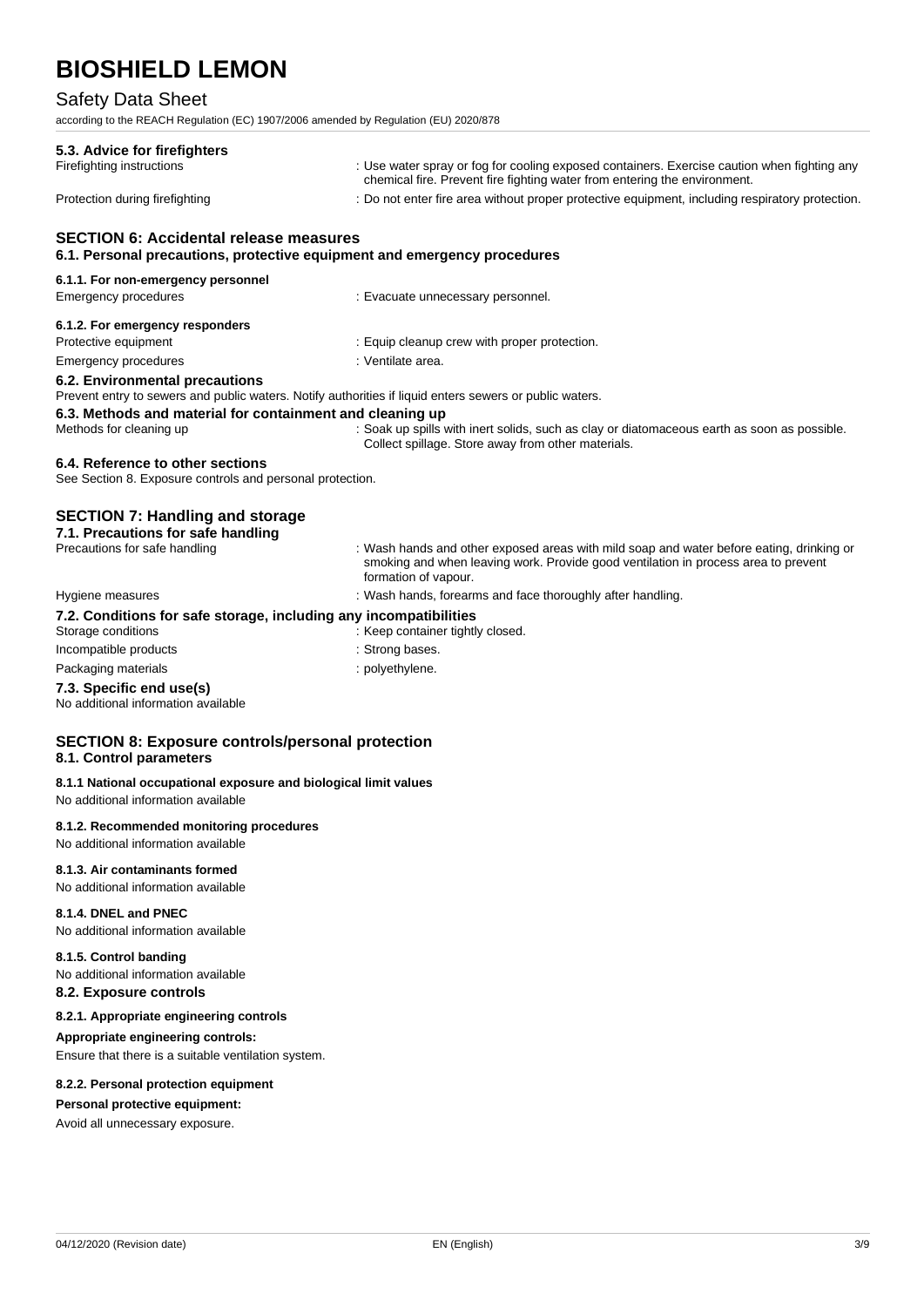# Safety Data Sheet

according to the REACH Regulation (EC) 1907/2006 amended by Regulation (EU) 2020/878

### **Personal protective equipment symbol(s):**



### **8.2.2.1. Eye and face protection Eye protection:**

Chemical goggles or safety glasses

### **8.2.2.2. Skin protection**

**Protective equipment:** Wear suitable protective clothing

### **Hand protection:**

Wear protective gloves.

**8.2.2.3. Respiratory protection** No additional information available

**8.2.2.4. Thermal hazards** No additional information available

#### **8.2.3. Environmental exposure controls**

**Other information:**

## Do not eat, drink or smoke during use. **SECTION 9: Physical and chemical properties 9.1. Information on basic physical and chemical properties** Physical state Colour : Yellow. Physical state/form : Liquid. Odour : Lemon. Odour threshold in the state of the state of the state of the state of the state of the state of the state of the state of the state of the state of the state of the state of the state of the state of the state of the stat Melting point/range  $\blacksquare$  : 0 °C Freezing point **in the case of the case of the case of the case of the case of the case of the case of the case of the case of the case of the case of the case of the case of the case of the case of the case of the case of** Boiling point/Boiling range : 100 °C Flammability **in the contract of the Contract Contract Contract Contract Contract Contract Contract Contract Contract Contract Contract Contract Contract Contract Contract Contract Contract Contract Contract Contract Contr** Explosive limits **Explosive Limits** : Not available Lower explosion limit in the state of the state of the state of the state of the state of the state of the state of the state of the state of the state of the state of the state of the state of the state of the state of th Upper explosion limit in the state of the state of the SN of available Flash point **in the case of the case of the case of the case of the case of the case of the case of the case of the case of the case of the case of the case of the case of the case of the case of the case of the case of th** Autoignition temperature **interest and the COV** : Not available Decomposition temperature **interest and the COV**: Not available pH : 2 – 2.8 Viscosity, kinematic intervals and the set of the SN of available in Not available Viscosity, dynamic  $\therefore 30 - 70$  cP at 20 °C Solubility : Soluble in water. Partition coefficient n-octanol/water (Log Kow) : Not available Vapour pressure in the set of the set of the set of the set of the set of the set of the set of the set of the set of the set of the set of the set of the set of the set of the set of the set of the set of the set of the s Vapour pressure at 50 °C is a control of the set of the Vapour pressure at 50 °C Density **Density** : Not available Relative density in the set of the set of the set of the set of the set of the set of the set of the set of the set of the set of the set of the set of the set of the set of the set of the set of the set of the set of the Relative vapour density at 20 °C : Not available Particle characteristics **in the contract of the CO** in the Mot applicable **9.2. Other information**

### **9.2.1. Information with regard to physical hazard classes** No additional information available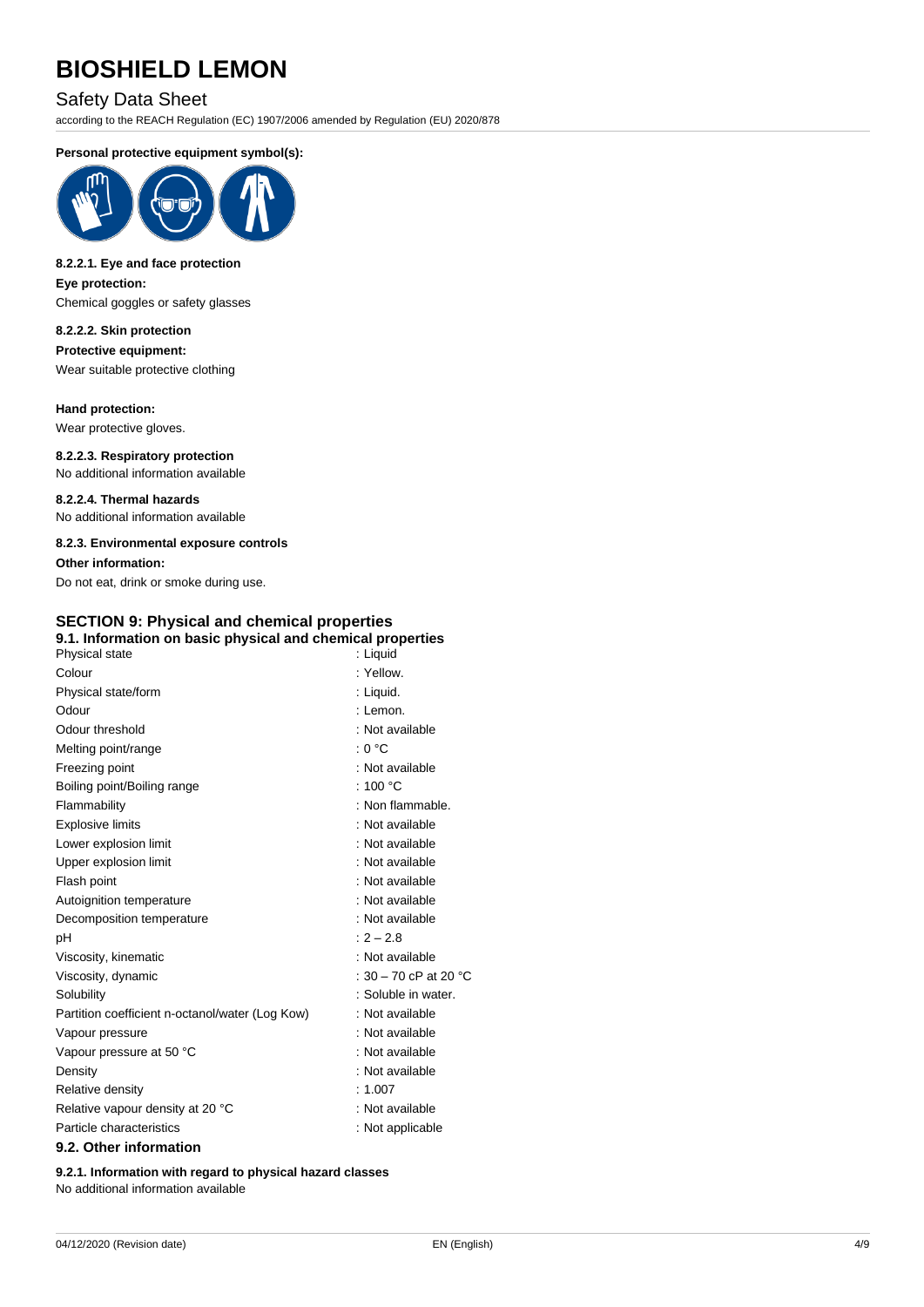### Safety Data Sheet

according to the REACH Regulation (EC) 1907/2006 amended by Regulation (EU) 2020/878

### **9.2.2. Other safety characteristics** VOC content : 4 g/l

### **SECTION 10: Stability and reactivity**

### **10.1. Reactivity**

No additional information available

## **10.2. Chemical stability**

# Stable under normal conditions.

**10.3. Possibility of hazardous reactions** No dangerous reactions known under normal conditions of use.

# **10.4. Conditions to avoid**

No additional information available

**10.5. Incompatible materials**

# Strong bases.

**10.6. Hazardous decomposition products**

fume. Carbon monoxide. Carbon dioxide.

# **SECTION 11: Toxicological information**

### **11.1. Information on hazard classes as defined in Regulation (EC) No 1272/2008**

| Acute toxicity (oral)       | : Not classified |
|-----------------------------|------------------|
| Acute toxicity (dermal)     | : Not classified |
| Acute toxicity (inhalation) | : Not classified |

| (L+)Lactic acid (79-33-4)               |                                                                    |
|-----------------------------------------|--------------------------------------------------------------------|
| LD50 oral rat                           | 3543 mg/kg                                                         |
| LD50 dermal rabbit                      | > 2000 mg/kg                                                       |
| LC50 Inhalation - Rat                   | $> 7.94$ mg/l/4h                                                   |
| Isotridecanol, ethoxylated (69011-36-5) |                                                                    |
| LD50 oral rat                           | $>$ 300 ( $\leq$ 2000) mg/kg                                       |
| LD50 dermal rabbit                      | > 2000 mg/kg                                                       |
| Skin corrosion/irritation               | : Not classified                                                   |
|                                         | $pH: 2 - 2.8$                                                      |
| Additional information                  | : Based on available data, the classification criteria are not met |
| Serious eye damage/irritation           | : Causes serious eye damage.                                       |
|                                         | $pH: 2 - 2.8$                                                      |
| Respiratory or skin sensitisation       | : Not classified                                                   |
| Additional information                  | : Based on available data, the classification criteria are not met |
| Germ cell mutagenicity                  | : Not classified                                                   |
| Additional information                  | : Based on available data, the classification criteria are not met |
| Carcinogenicity                         | : Not classified                                                   |
| Additional information                  | : Based on available data, the classification criteria are not met |
| Reproductive toxicity                   | : Not classified                                                   |
| Additional information                  | : Based on available data, the classification criteria are not met |
| STOT-single exposure                    | : Not classified                                                   |
| Additional information                  | : Based on available data, the classification criteria are not met |
| Isotridecanol, ethoxylated (69011-36-5) |                                                                    |
|                                         |                                                                    |

| NOAEL (oral, rat)                  | > 250 mg/kg bodyweight                                             |  |
|------------------------------------|--------------------------------------------------------------------|--|
| STOT-repeated exposure             | : Not classified                                                   |  |
| Additional information             | : Based on available data, the classification criteria are not met |  |
| Aspiration hazard                  | : Not classified                                                   |  |
| Additional information             | : Based on available data, the classification criteria are not met |  |
| 11.2. Information on other hazards |                                                                    |  |

### **11.2.1. Endocrine disrupting properties**

No additional information available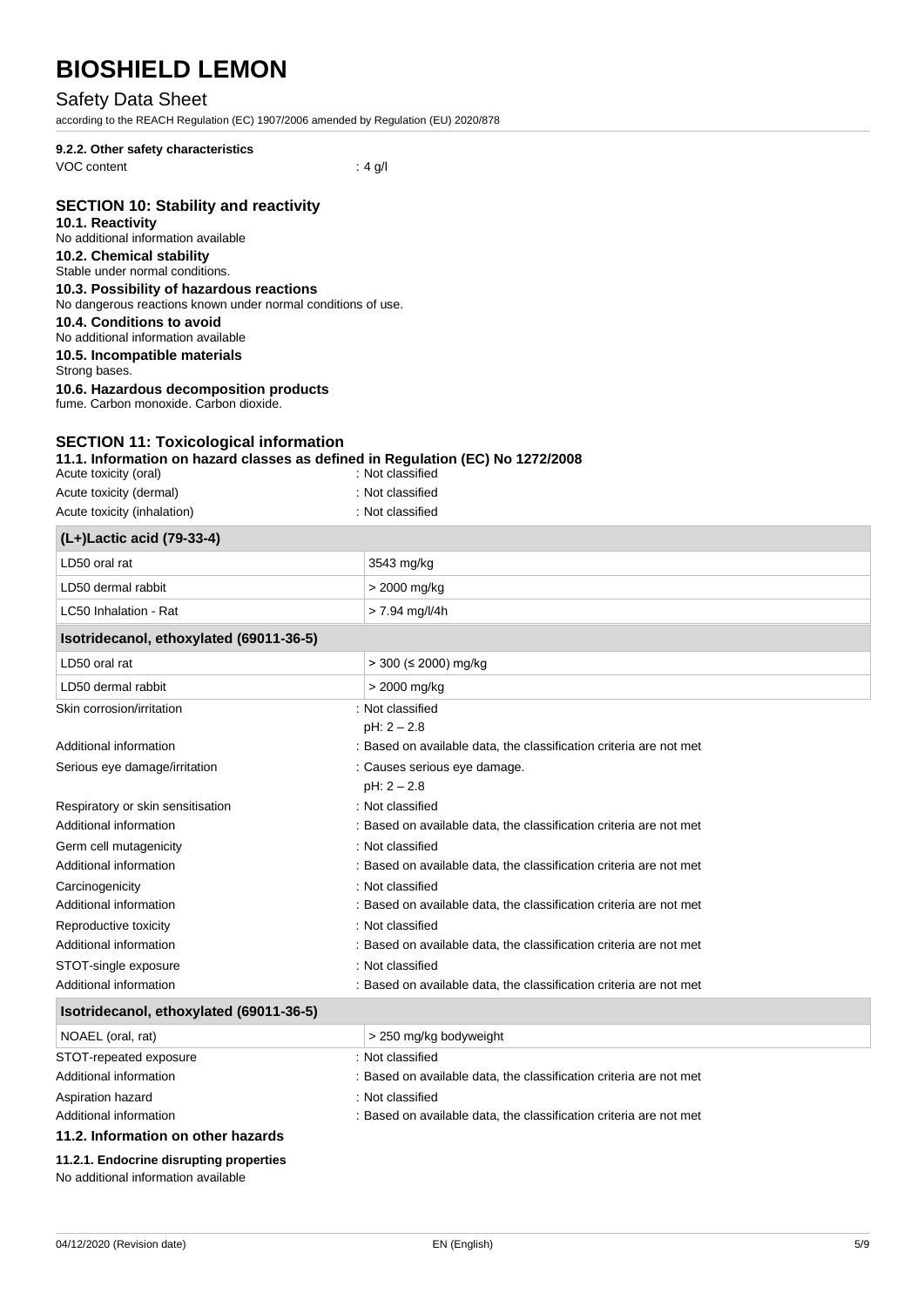# Safety Data Sheet

according to the REACH Regulation (EC) 1907/2006 amended by Regulation (EU) 2020/878

### **11.2.2. Other information**

| Potential adverse human health effects and | : Based on available data, the classification criteria are not met |  |
|--------------------------------------------|--------------------------------------------------------------------|--|
| symptoms                                   |                                                                    |  |

# **SECTION 12: Ecological information**

| 12.1. Toxicity<br>Hazardous to the aquatic environment, short-term<br>(acute) | : Not classified                                                                                                                                                                                                                                                                                                                                                                                                |
|-------------------------------------------------------------------------------|-----------------------------------------------------------------------------------------------------------------------------------------------------------------------------------------------------------------------------------------------------------------------------------------------------------------------------------------------------------------------------------------------------------------|
| Hazardous to the aquatic environment, long-term<br>(chronic)                  | : Not classified                                                                                                                                                                                                                                                                                                                                                                                                |
| Not rapidly degradable                                                        |                                                                                                                                                                                                                                                                                                                                                                                                                 |
| (L+)Lactic acid (79-33-4)                                                     |                                                                                                                                                                                                                                                                                                                                                                                                                 |
| LC50 - Fish [1]                                                               | 130 mg/l                                                                                                                                                                                                                                                                                                                                                                                                        |
| EC50 - Crustacea [1]                                                          | $130$ mg/l                                                                                                                                                                                                                                                                                                                                                                                                      |
| ErC50 algae                                                                   | 2800 mg/l                                                                                                                                                                                                                                                                                                                                                                                                       |
| NOEC (acute)                                                                  | 1900 mg/l                                                                                                                                                                                                                                                                                                                                                                                                       |
| Isotridecanol, ethoxylated (69011-36-5)                                       |                                                                                                                                                                                                                                                                                                                                                                                                                 |
| LC50 - Fish [1]                                                               | $> 1$ mg/l                                                                                                                                                                                                                                                                                                                                                                                                      |
| EC50 - Crustacea [1]                                                          | $> 1$ mg/l                                                                                                                                                                                                                                                                                                                                                                                                      |
| ErC50 algae                                                                   | $1 - 10$ mg/l                                                                                                                                                                                                                                                                                                                                                                                                   |
| Ethoxylated Alcohol (160901-19-9)                                             |                                                                                                                                                                                                                                                                                                                                                                                                                 |
| LC50 - Fish [1]                                                               | 0.1 - 1 mg/l (Danio rerio - OESO 203 - ECHA)                                                                                                                                                                                                                                                                                                                                                                    |
| EC50 - Crustacea [1]                                                          | 0.1 - 1 mg/l (Daphnia magna - ECHA)                                                                                                                                                                                                                                                                                                                                                                             |
| ErC50 algae                                                                   | $0.1 - 1$ mg/l                                                                                                                                                                                                                                                                                                                                                                                                  |
| NOEC chronic fish                                                             | $> 0.1$ mg/l                                                                                                                                                                                                                                                                                                                                                                                                    |
| NOEC chronic algae                                                            | 0.14 mg/l (CESIO)                                                                                                                                                                                                                                                                                                                                                                                               |
| 12.2. Persistence and degradability                                           |                                                                                                                                                                                                                                                                                                                                                                                                                 |
| <b>BIOSHIELD LEMON</b>                                                        |                                                                                                                                                                                                                                                                                                                                                                                                                 |
| Persistence and degradability                                                 | Biodegradable. The surfactant(s) contained in this preparation complies(comply) with the<br>biodegradability criteria as laid down in Regulation (EC) No. 648/2004 on detergents. Data<br>to support this assertion are held at the disposal of the competent authorities of the<br>Member States and will be made available to them, at their direct request or at the request<br>of a detergent manufacturer. |
| (L+)Lactic acid (79-33-4)                                                     |                                                                                                                                                                                                                                                                                                                                                                                                                 |
| Persistence and degradability                                                 | Readily biodegradable.                                                                                                                                                                                                                                                                                                                                                                                          |
| Isotridecanol, ethoxylated (69011-36-5)                                       |                                                                                                                                                                                                                                                                                                                                                                                                                 |
| Persistence and degradability                                                 | Readily biodegradable, according to appropriate OECD test. Not established.                                                                                                                                                                                                                                                                                                                                     |
| Ethoxylated Alcohol (160901-19-9)                                             |                                                                                                                                                                                                                                                                                                                                                                                                                 |
| Persistence and degradability                                                 | Readily biodegradable.                                                                                                                                                                                                                                                                                                                                                                                          |
| 12.3. Bioaccumulative potential                                               |                                                                                                                                                                                                                                                                                                                                                                                                                 |
| <b>BIOSHIELD LEMON</b>                                                        |                                                                                                                                                                                                                                                                                                                                                                                                                 |
| Bioaccumulative potential                                                     | No bioaccumulation.                                                                                                                                                                                                                                                                                                                                                                                             |
| (L+)Lactic acid (79-33-4)                                                     |                                                                                                                                                                                                                                                                                                                                                                                                                 |
| Log Pow                                                                       | $-0.62$                                                                                                                                                                                                                                                                                                                                                                                                         |
| Bioaccumulative potential                                                     | not bioaccumulative.                                                                                                                                                                                                                                                                                                                                                                                            |

**Isotridecanol, ethoxylated (69011-36-5)**

Bioaccumulative potential **No bioaccumulation**. Not established.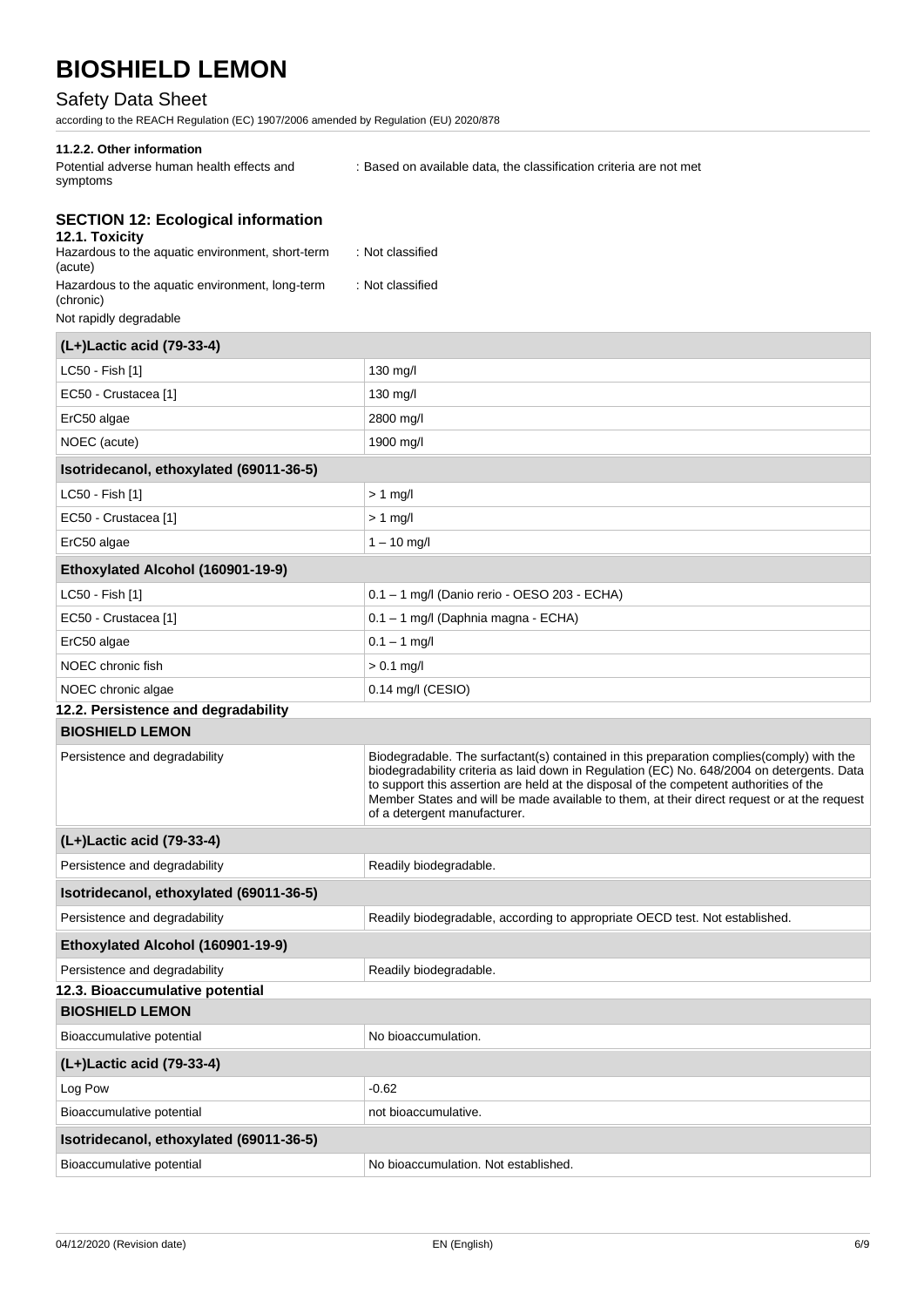# Safety Data Sheet

according to the REACH Regulation (EC) 1907/2006 amended by Regulation (EU) 2020/878

| Ethoxylated Alcohol (160901-19-9)                                                      |                                                                           |  |  |
|----------------------------------------------------------------------------------------|---------------------------------------------------------------------------|--|--|
| Partition coefficient n-octanol/water (Log Kow)                                        | < 4 Not applicable                                                        |  |  |
| Bioaccumulative potential                                                              | No bioaccumulation.                                                       |  |  |
| <b>AMYL CINNAMIC ALDEHYDE (122-40-7)</b>                                               |                                                                           |  |  |
| Log Pow                                                                                | 4.7                                                                       |  |  |
| 12.4. Mobility in soil                                                                 |                                                                           |  |  |
| (L+)Lactic acid (79-33-4)                                                              |                                                                           |  |  |
| Ecology - soil                                                                         | Small adsorption.                                                         |  |  |
| 12.5. Results of PBT and vPvB assessment                                               |                                                                           |  |  |
| <b>BIOSHIELD LEMON</b>                                                                 |                                                                           |  |  |
| This substance/mixture does not meet the PBT criteria of REACH regulation, annex XIII  |                                                                           |  |  |
| This substance/mixture does not meet the vPvB criteria of REACH regulation, annex XIII |                                                                           |  |  |
| 12.6. Endocrine disrupting properties<br>No additional information available           |                                                                           |  |  |
| 12.7. Other adverse effects<br>Additional information                                  | : Avoid release to the environment.                                       |  |  |
| <b>SECTION 13: Disposal considerations</b>                                             |                                                                           |  |  |
| 13.1. Waste treatment methods<br>Product/Packaging disposal recommendations            | : Dispose in a safe manner in accordance with local/national regulations. |  |  |
| Waste / unused products                                                                | : Avoid release to the environment.                                       |  |  |

## **SECTION 14: Transport information**

In accordance with ADR / IMDG / IATA

| <b>ADR</b>                             | <b>IMDG</b>   | <b>IATA</b>   |  |
|----------------------------------------|---------------|---------------|--|
| 14.1. UN number or ID number           |               |               |  |
| Not regulated                          | Not regulated | Not regulated |  |
| 14.2. UN proper shipping name          |               |               |  |
| Not regulated                          | Not regulated | Not regulated |  |
| 14.3. Transport hazard class(es)       |               |               |  |
| Not regulated                          | Not regulated | Not regulated |  |
| 14.4. Packing group                    |               |               |  |
| Not regulated                          | Not regulated | Not regulated |  |
| <b>14.5. Environmental hazards</b>     |               |               |  |
| Not regulated                          | Not regulated | Not regulated |  |
| No supplementary information available |               |               |  |

**14.6. Special precautions for user**

## **Overland transport**

Not regulated

**Transport by sea**

Not regulated

**Air transport**

Not regulated

**14.7. Maritime transport in bulk according to IMO instruments** Not applicable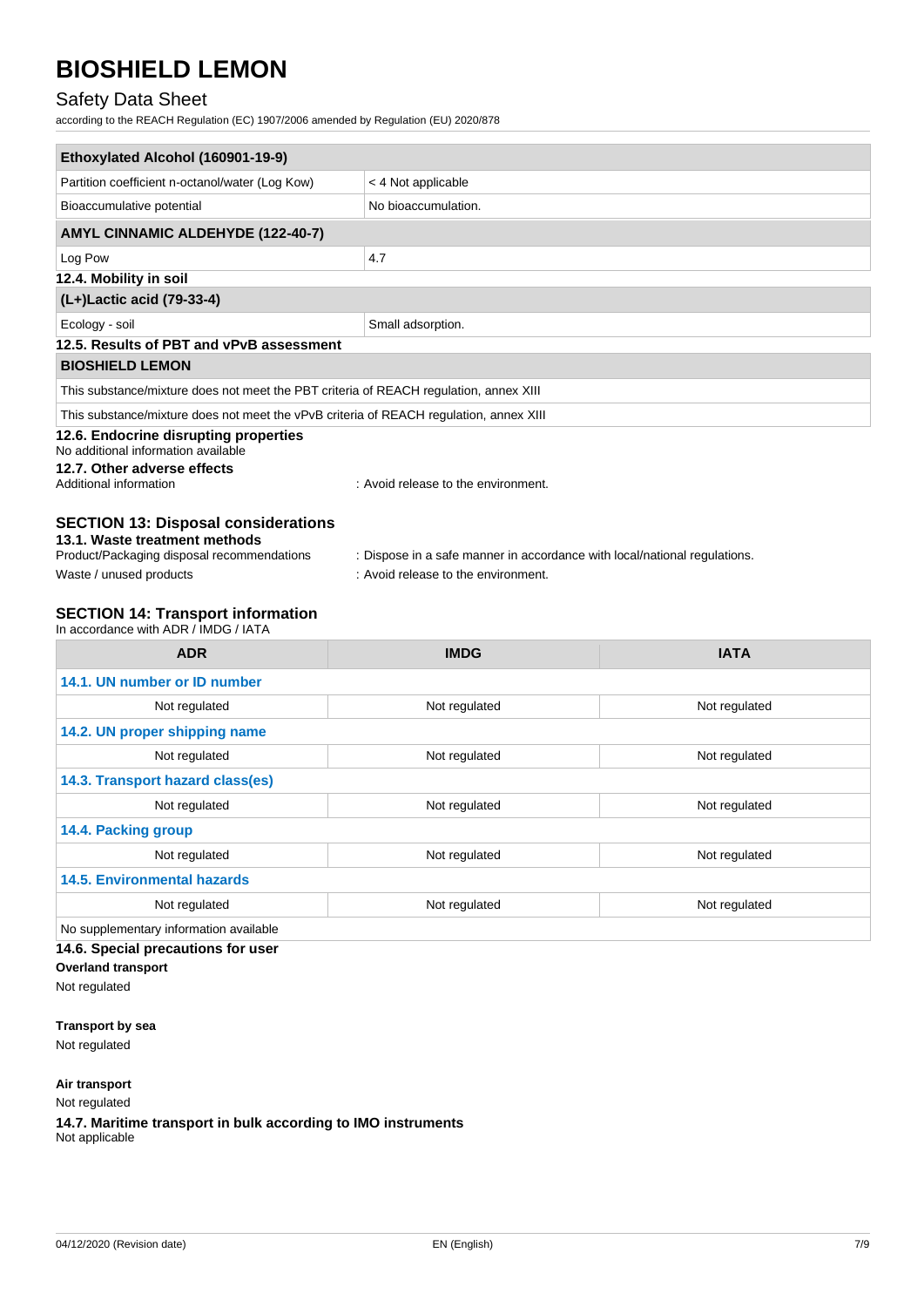## Safety Data Sheet

according to the REACH Regulation (EC) 1907/2006 amended by Regulation (EU) 2020/878

### **SECTION 15: Regulatory information**

### **15.1. Safety, health and environmental regulations/legislation specific for the substance or mixture**

### **15.1.1. EU-Regulations**

Contains no REACH substances with Annex XVII restrictions

Contains no substance on the REACH candidate list

Contains no REACH Annex XIV substances

Contains no substance subject to Regulation (EU) No 649/2012 of the European Parliament and of the Council of 4 July 2012 concerning the export and import of hazardous chemicals.

Contains no substance subject to Regulation (EU) No 2019/1021 of the European Parliament and of the Council of 20 June 2019 on persistent organic pollutants

Contains no substance subject to REGULATION (EU) No 1005/2009 OF THE EUROPEAN PARLIAMENT AND OF THE COUNCIL of 16 September 2009 on substances that deplete the ozone layer.

Contains no substance subject to Regulation (EU) 2019/1148 of the European Parliament and of the Council of 20 June 2019 on the marketing and use of explosives precursors.

VOC content : 4 g/l

### **Allergenic fragrances > 0,01%:**

LINALOOL D-LIMONENE AMYL CINNAMAL

| Detergent Regulation (648/2004/EC): Labelling of contents: |               |  |
|------------------------------------------------------------|---------------|--|
| Component                                                  | $\frac{9}{6}$ |  |
| non-ionic surfactants                                      | $5 - 15%$     |  |
| anionic surfactants                                        | $< 5\%$       |  |
| perfumes                                                   |               |  |
| <b>LINALOOL</b>                                            |               |  |

Contains no substance subject to Regulation (EC) 273/2004 of the European Parliament and of the Council of 11 February 2004 on the manufacture and the placing on market of certain substances used in the illicit manufacture of narcotic drugs and psychotropic substances.

#### **15.1.2. National regulations**

No additional information available

**15.2. Chemical safety assessment**

No chemical safety assessment has been carried out

# **SECTION 16: Other information**<br>Data sources

: REGULATION (EC) No 1272/2008 OF THE EUROPEAN PARLIAMENT AND OF THE COUNCIL of 16 December 2008 on classification, labelling and packaging of substances and mixtures, amending and repealing Directives 67/548/EEC and 1999/45/EC, and amending Regulation (EC) No 1907/2006.

Other information : None.

| Full text of H- and EUH-statements: |                                                                    |
|-------------------------------------|--------------------------------------------------------------------|
| Acute Tox. 4 (Oral)                 | Acute toxicity (oral), Category 4                                  |
| Aquatic Acute 1                     | Hazardous to the aquatic environment - Acute Hazard, Category 1    |
| Aquatic Chronic 2                   | Hazardous to the aquatic environment — Chronic Hazard, Category 2  |
| Aquatic Chronic 3                   | Hazardous to the aquatic environment — Chronic Hazard, Category 3  |
| EUH208                              | Contains AMYL CINNAMIC ALDEHYDE. May produce an allergic reaction. |
| Eye Dam. 1                          | Serious eye damage/eye irritation, Category 1                      |
| H302                                | Harmful if swallowed.                                              |
| H315                                | Causes skin irritation.                                            |
| H317                                | May cause an allergic skin reaction.                               |
| H318                                | Causes serious eye damage.                                         |
| H400                                | Very toxic to aquatic life.                                        |